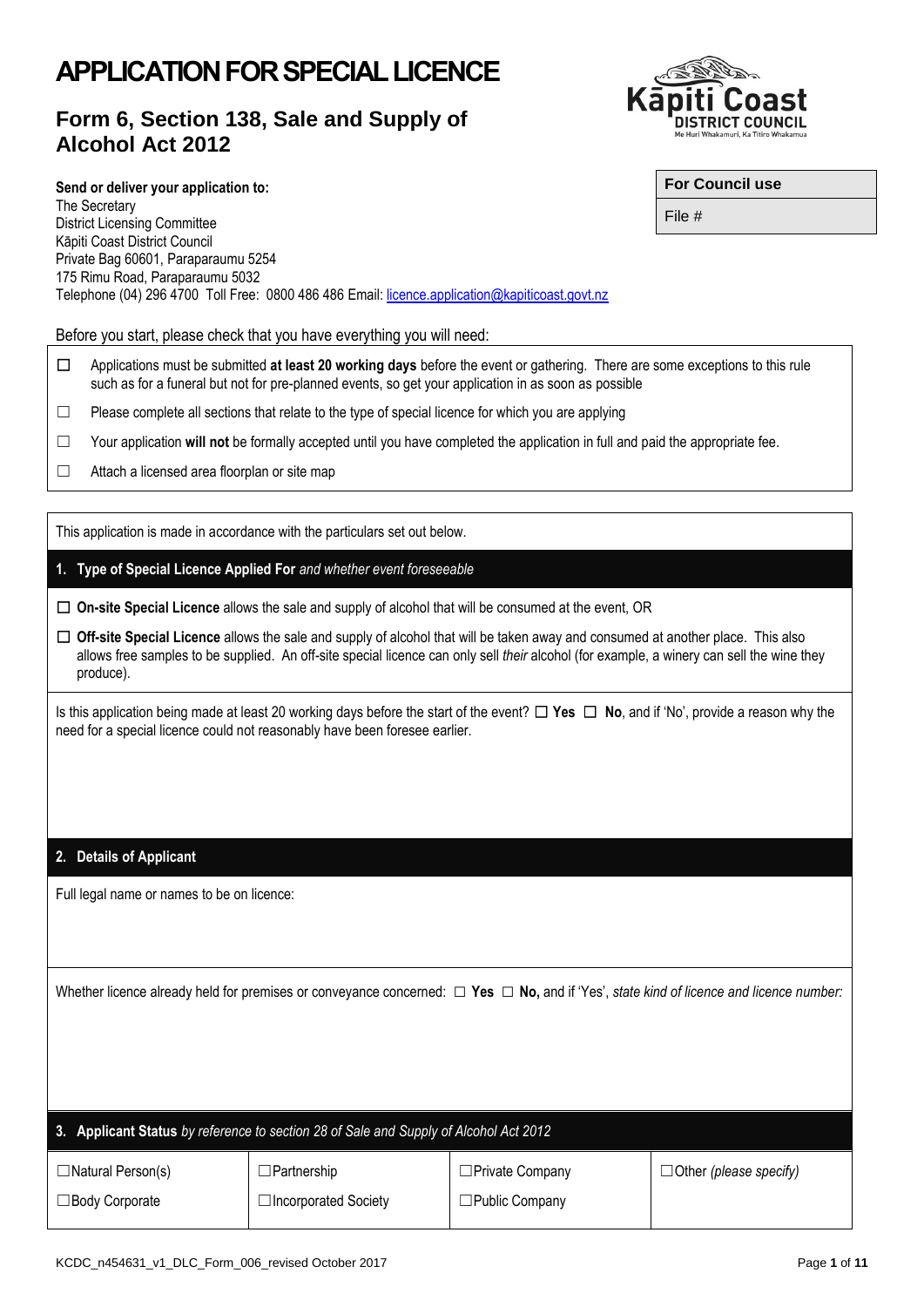| 4. For Applicant that is a Natural Person or Persons                                                                                                                                                                                                                                        |                            |           |           |  |
|---------------------------------------------------------------------------------------------------------------------------------------------------------------------------------------------------------------------------------------------------------------------------------------------|----------------------------|-----------|-----------|--|
| Full legal name:                                                                                                                                                                                                                                                                            |                            |           |           |  |
| Any aliases (and/or maiden name):                                                                                                                                                                                                                                                           |                            |           |           |  |
| Usual residential address: Number                                                                                                                                                                                                                                                           | Street:                    |           |           |  |
| Suburb:                                                                                                                                                                                                                                                                                     | City:                      |           | Postcode: |  |
| Sex:                                                                                                                                                                                                                                                                                        | Occupation:                |           |           |  |
| Date of birth:                                                                                                                                                                                                                                                                              | Place of birth:            |           |           |  |
| Telephone:                                                                                                                                                                                                                                                                                  | Email:                     |           |           |  |
| Mobile:                                                                                                                                                                                                                                                                                     | Preferred mode of contact: |           |           |  |
| 5. For Applicant that is a Body Corporate, Authority under which Incorporated                                                                                                                                                                                                               |                            |           |           |  |
|                                                                                                                                                                                                                                                                                             |                            |           |           |  |
| 6. For Applicant that is Not a Natural Person(s), Details of Contact Person                                                                                                                                                                                                                 |                            |           |           |  |
| Name:                                                                                                                                                                                                                                                                                       |                            |           |           |  |
| Telephone:                                                                                                                                                                                                                                                                                  | Email:                     |           |           |  |
| Mobile:                                                                                                                                                                                                                                                                                     | Preferred mode of contact: |           |           |  |
| <b>Postal Address for Service</b><br>7.                                                                                                                                                                                                                                                     |                            |           |           |  |
| Number/Street/PO Box:<br>Suburb:                                                                                                                                                                                                                                                            |                            |           |           |  |
| City:                                                                                                                                                                                                                                                                                       |                            | Postcode: |           |  |
| <b>Business Details</b><br>8.                                                                                                                                                                                                                                                               |                            |           |           |  |
| Describe principal business, any other businesses. If you are not a business but are representing a group please advise name of group and<br>your position in that group.                                                                                                                   |                            |           |           |  |
|                                                                                                                                                                                                                                                                                             |                            |           |           |  |
|                                                                                                                                                                                                                                                                                             |                            |           |           |  |
|                                                                                                                                                                                                                                                                                             |                            |           |           |  |
|                                                                                                                                                                                                                                                                                             |                            |           |           |  |
| 9. Criminal Convictions                                                                                                                                                                                                                                                                     |                            |           |           |  |
| Does the applicant(s) have any criminal convictions (other than convictions for offences against provisions of the Land Transport Act 1998<br>not contained in Part 6, and offences to which the Criminal Records (Clean Slate) Act 2004 applies). $\Box$ Yes $\Box$ No, and if "Yes", then |                            |           |           |  |
| please provide nature of the offence, details of conviction, and penalty imposed.                                                                                                                                                                                                           |                            |           |           |  |
|                                                                                                                                                                                                                                                                                             |                            |           |           |  |
|                                                                                                                                                                                                                                                                                             |                            |           |           |  |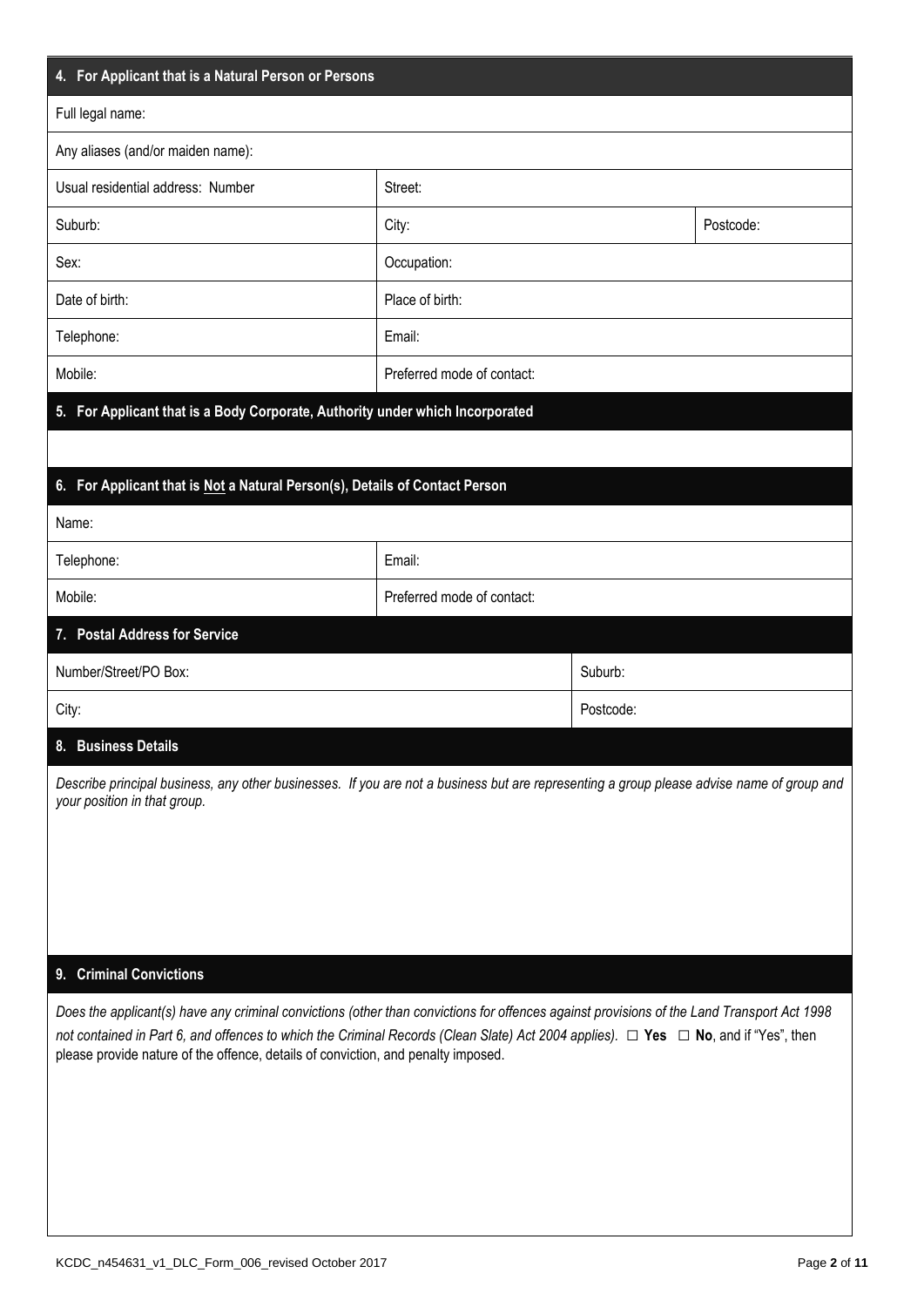### **10. Details of Duty Managers**

| If you do not have certified managers, provide full names of supervisors and write 'Supervisor' in the manager's certificate box |  |  |  |
|----------------------------------------------------------------------------------------------------------------------------------|--|--|--|
| Full legal name:                                                                                                                 |  |  |  |
| Number of manager's certificate:<br>Expiry Date:                                                                                 |  |  |  |
| Full legal name:                                                                                                                 |  |  |  |
| Number of manager's certificate:<br>Expiry Date:                                                                                 |  |  |  |

### **11. On-Site Special Licence**

| $\sim$ $\sim$ $\sim$ $\sim$ $\sim$                                                                                |         |           |  |  |
|-------------------------------------------------------------------------------------------------------------------|---------|-----------|--|--|
| 11a. Details of premises (On-site Special Licence)                                                                |         |           |  |  |
| Address of premises: Number                                                                                       | Street: |           |  |  |
| Suburb:                                                                                                           | City:   | Postcode: |  |  |
| Any name, trading name, or name of building:                                                                      |         |           |  |  |
| Tenure: (state whether to be held as leasehold, freehold, unit title, under tenancy agreement, or other)          |         |           |  |  |
| Is the licence conditional on completion of building work: $\Box$ Yes $\Box$ No, and if "Yes", state details      |         |           |  |  |
| <b>OR</b>                                                                                                         |         |           |  |  |
| 11b Details of conveyance:                                                                                        |         |           |  |  |
| Type of conveyance: (i.e. aircraft, coach, ferry, ship, train, or other vehicle used to transport people)         |         |           |  |  |
| Any registration number:                                                                                          |         |           |  |  |
| Any home base address: Number                                                                                     | Street: |           |  |  |
| Suburb:                                                                                                           | City:   | Postcode: |  |  |
| Any name used or proposed for conveyance:                                                                         |         |           |  |  |
| 12. Event Details (On-site Special Licence)                                                                       |         |           |  |  |
| Describe name and the nature of event. If wedding/birthday/anniversary function please give name(s) of person(s): |         |           |  |  |
| State the days and hours proposed for sale of alcohol:                                                            |         |           |  |  |
| When including attachments please number the hard copies and write the document number here' #.                   |         |           |  |  |
| The number of people attending is estimated to be:                                                                |         |           |  |  |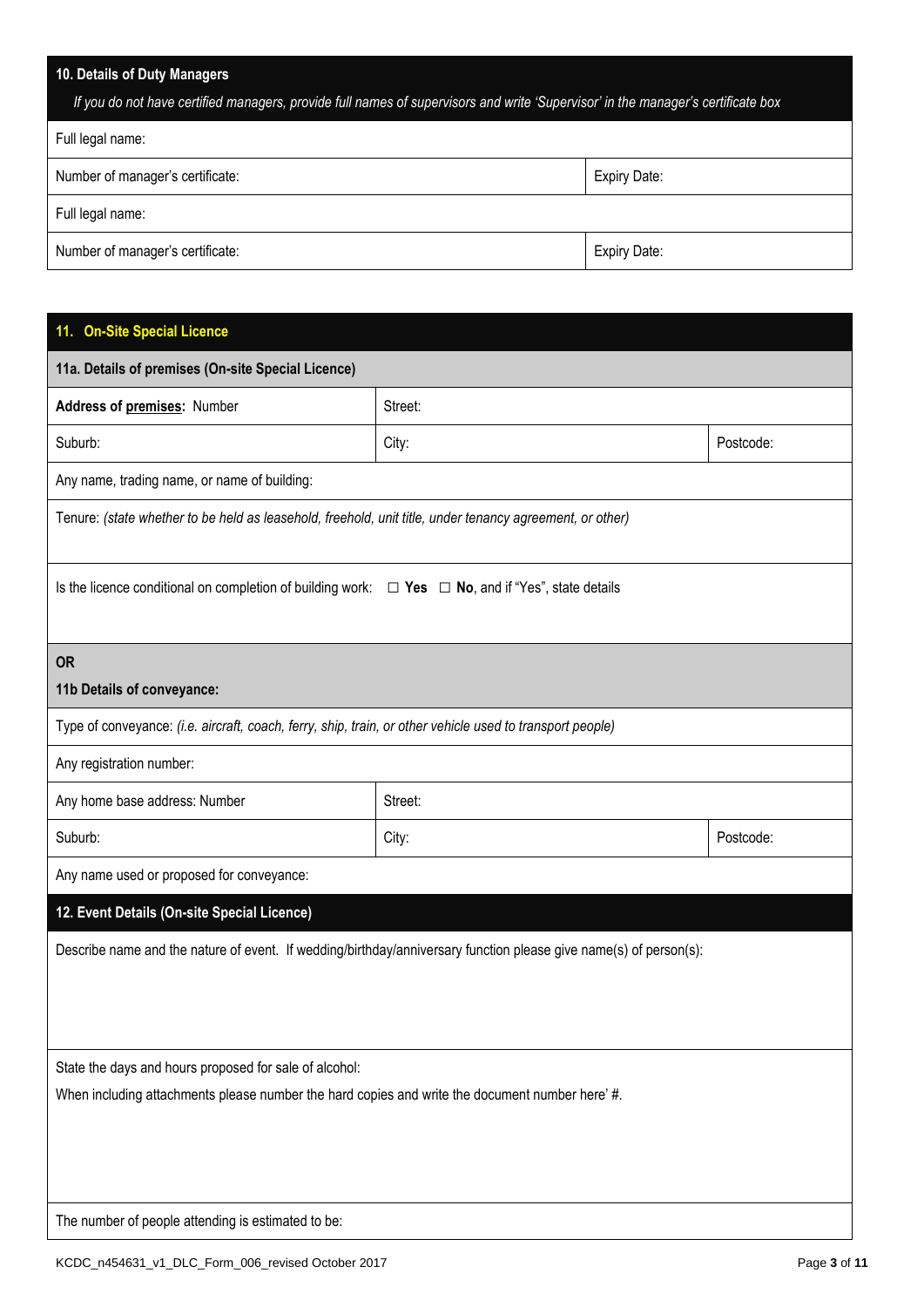| The probable age distribution of people attending is: |  |  |  |
|-------------------------------------------------------|--|--|--|
|                                                       |  |  |  |

The principal purpose of event is:

Is the applicant intending to engage in the sale or supply of any goods other than alcohol, non-alcoholic refreshment and food, or in the provision of any services other than those directly related to the sale and supply of alcohol and food ☐**Yes** ☐**No**, and if "Yes", state nature of other goods and services

The types of container in which alcohol is intending to be sold:

| 13. Conditions - (on-site Special Licence)                                                                                                                                                                                   | Doc attached? Number. |
|------------------------------------------------------------------------------------------------------------------------------------------------------------------------------------------------------------------------------|-----------------------|
| Write answer below or attach relevant documents that demonstrate compliance.<br>$\bullet$<br>When including attachments please number the hard copies, and put the<br>$\bullet$<br>document number in the right hand column. |                       |
| Describe experience and training of applicant:                                                                                                                                                                               | $\#$                  |
| Describe the type and range of food intended to be available for purchase:                                                                                                                                                   | $\#$                  |
| Describe the type and range of non-alcoholic beverages intended to be available for<br>purchase                                                                                                                              | $\#$                  |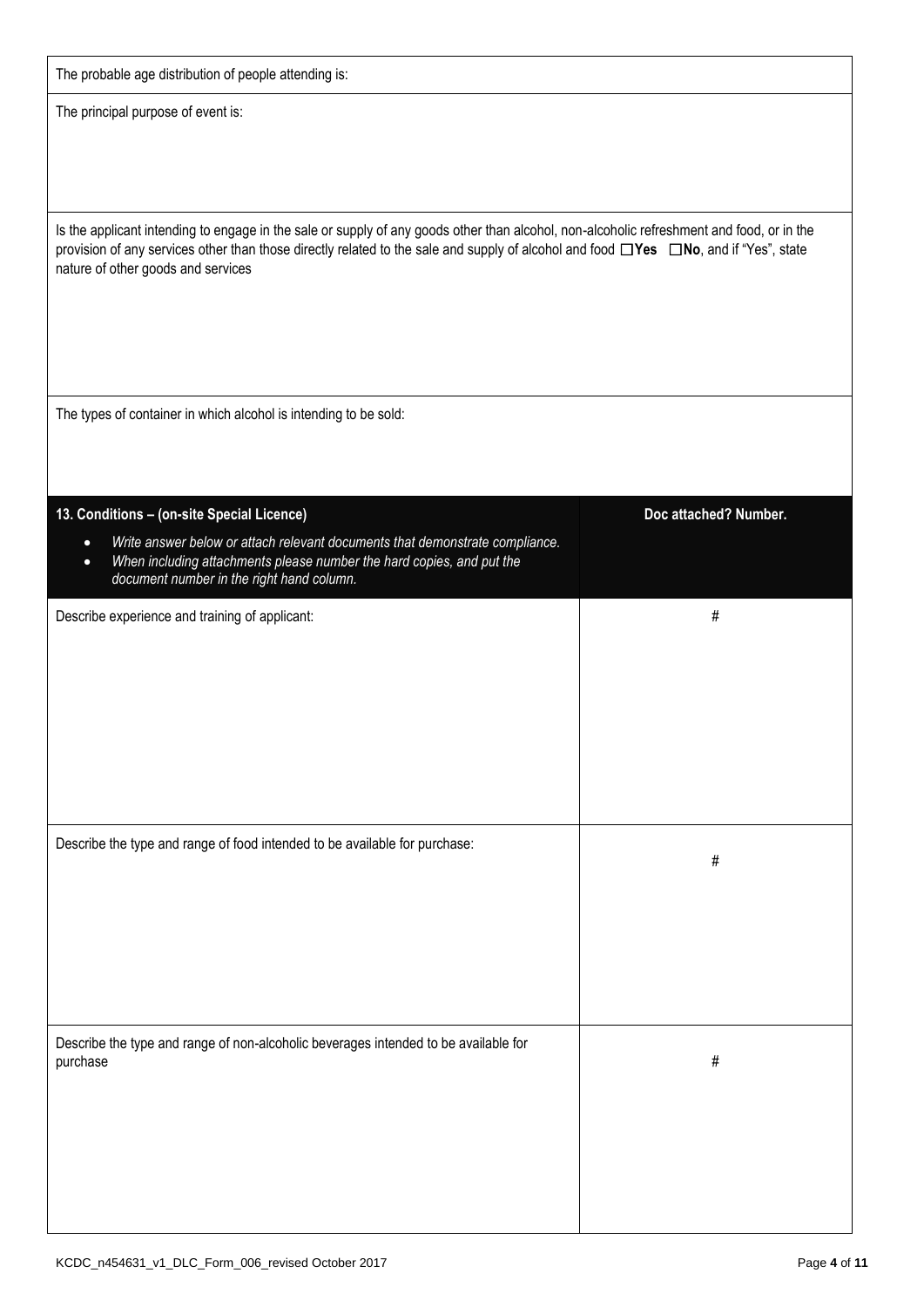| Describe the type and range of low-alcohol beverages intended to be available for<br>purchase:                                                     | #    |
|----------------------------------------------------------------------------------------------------------------------------------------------------|------|
| Describe to what extent, and where, drinking water is intended to be freely available to                                                           |      |
| patrons (if no access to mains water supply, also advise the portability of water intended to<br>be available):                                    | #    |
| Describe the steps intended to be taken to provide help with and information about<br>transport options from the premises:                         | #    |
| Describe the steps proposed to be taken to prevent the sale and supply of alcohol to<br>prohibited people:                                         | #    |
| Describe any other steps the applicant proposes to promote the responsible consumption<br>of alcohol (for instance host responsibility practices): | $\#$ |
| How many Duty Managers will be working at the function/event?<br>How many other staff?                                                             | $\#$ |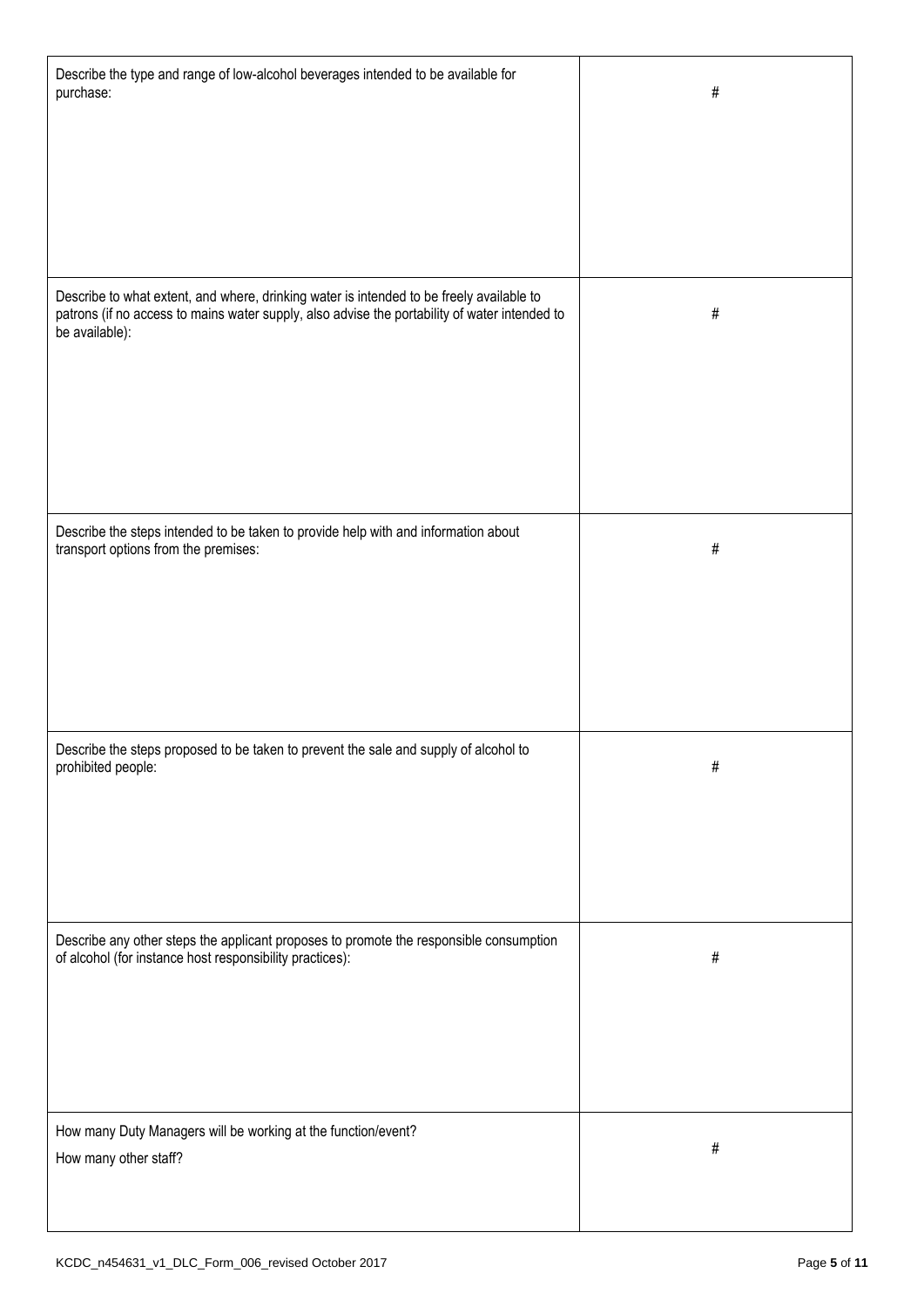| Describe any other systems (including training systems), and staff in place (or to be in<br>place) for compliance with the Act:                                                                                                                                                                                                                                                                                                                                              | # |
|------------------------------------------------------------------------------------------------------------------------------------------------------------------------------------------------------------------------------------------------------------------------------------------------------------------------------------------------------------------------------------------------------------------------------------------------------------------------------|---|
|                                                                                                                                                                                                                                                                                                                                                                                                                                                                              |   |
| Describe any music (live band, DJ, stereo) or potential noise source:                                                                                                                                                                                                                                                                                                                                                                                                        | # |
| Describe any actions that you intend to take to ensure the good order and amenity of the<br>locality would not be likely to be reduced, by more than a minimal extent, by granting the<br>licence. This includes issues such as noise (including amplified music, people in outdoor<br>areas or arriving or leaving premises), the effects on sensitive users within locality such<br>as pre-schools, schools and medical centres, and the levels of nuisance and vandalism. | # |
|                                                                                                                                                                                                                                                                                                                                                                                                                                                                              |   |

| 14. Attachments (On-site Special Licence)<br>When including attachments please number the hard copies, and put the<br>$\bullet$<br>document number in the right hand column.                                                    | Doc attached? Number. |
|---------------------------------------------------------------------------------------------------------------------------------------------------------------------------------------------------------------------------------|-----------------------|
| Please attach floor plan of the licensed area. Please indicate whether the licensed area is<br>to be undesignated, supervised or restricted and show the principal entrance.                                                    | #                     |
| Advise if a Crime Prevention Through Environmental Design (CPTED) assessment has<br>been undertaken or any improvements to the design and layout in accordance with<br>CPTED. $\Box$ Yes $\Box$ No, and if 'Yes' attach a copy. | #                     |

# **END of On-site Special Licence Application – Go To Section 19. Signature of Appliance**

| 15. Off-Site Special Licence                                                                                 |         |           |  |  |
|--------------------------------------------------------------------------------------------------------------|---------|-----------|--|--|
| 15a. Details of premises (Off-site Special Licence)                                                          |         |           |  |  |
| Address of premises: Number                                                                                  | Street: |           |  |  |
| Suburb:                                                                                                      | City:   | Postcode: |  |  |
| Any name, trading name, or name of building:                                                                 |         |           |  |  |
| Tenure: (state whether to be held as leasehold, freehold, unit title, under tenancy agreement, or other)     |         |           |  |  |
| Is the licence conditional on completion of building work: $\Box$ Yes $\Box$ No, and if "Yes", state details |         |           |  |  |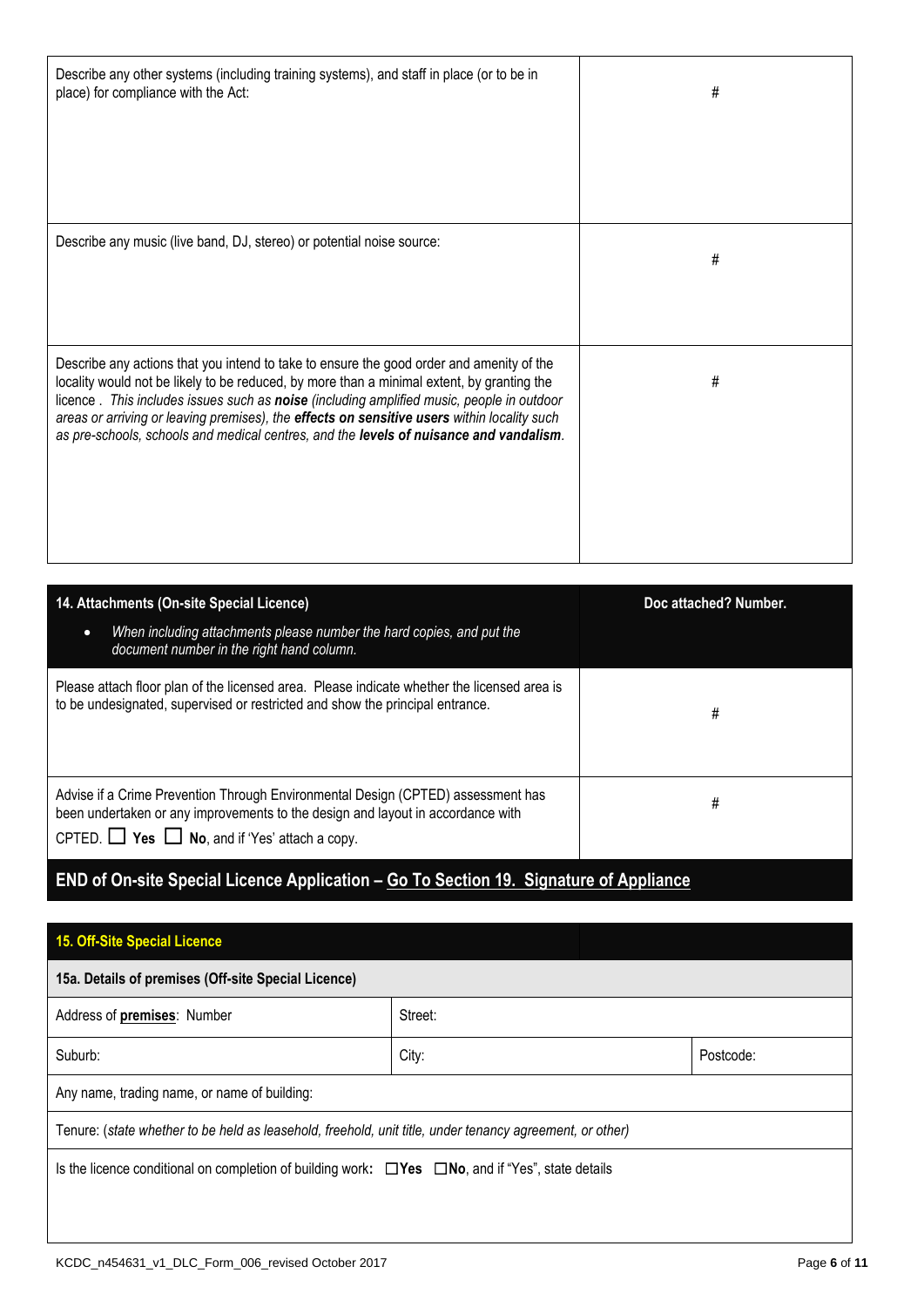| Does the applicant own the proposed licensed premises: $\Box$ Yes $\Box$ No, and if 'No', answer questions regarding the owner and tenure<br>below.                                                                                                                                                                                                                                                                                            |         |         |                |  |
|------------------------------------------------------------------------------------------------------------------------------------------------------------------------------------------------------------------------------------------------------------------------------------------------------------------------------------------------------------------------------------------------------------------------------------------------|---------|---------|----------------|--|
| Full legal name of owner:                                                                                                                                                                                                                                                                                                                                                                                                                      |         |         |                |  |
| Address: Number                                                                                                                                                                                                                                                                                                                                                                                                                                | Street: |         |                |  |
| Suburb:                                                                                                                                                                                                                                                                                                                                                                                                                                        | City:   |         | Postcode:      |  |
| State form of tenure of premises applicant will have (including term of tenure):                                                                                                                                                                                                                                                                                                                                                               |         |         |                |  |
| Parts (if any) of the premises the applicant intends should be designated as a restricted area or a supervised<br>area. Attach plan as appropriate.                                                                                                                                                                                                                                                                                            |         |         | Plan attached? |  |
| <b>OR</b>                                                                                                                                                                                                                                                                                                                                                                                                                                      |         |         |                |  |
| 15b Details of conveyance                                                                                                                                                                                                                                                                                                                                                                                                                      |         |         |                |  |
| Type of conveyance: (i.e. aircraft, coach, ferry, ship, train, or other vehicle used to transport people)                                                                                                                                                                                                                                                                                                                                      |         |         |                |  |
| Any registration number:                                                                                                                                                                                                                                                                                                                                                                                                                       |         |         |                |  |
| Any home base address: Number                                                                                                                                                                                                                                                                                                                                                                                                                  |         | Street: |                |  |
| Suburb:                                                                                                                                                                                                                                                                                                                                                                                                                                        |         | City:   | Postcode:      |  |
| Any name used or proposed for conveyance:                                                                                                                                                                                                                                                                                                                                                                                                      |         |         |                |  |
| 16. Event Details (Off-site Special Licence)                                                                                                                                                                                                                                                                                                                                                                                                   |         |         |                |  |
| Describe the name and nature of event:                                                                                                                                                                                                                                                                                                                                                                                                         |         |         |                |  |
| State the days and hours proposed for sale of alcohol:                                                                                                                                                                                                                                                                                                                                                                                         |         |         |                |  |
| The number of people attending is estimated to be:                                                                                                                                                                                                                                                                                                                                                                                             |         |         |                |  |
| The probable age distribution of people attending is:                                                                                                                                                                                                                                                                                                                                                                                          |         |         |                |  |
| The principal purpose of event is:                                                                                                                                                                                                                                                                                                                                                                                                             |         |         |                |  |
| Is the applicant intending to engage in the sale or supply of any goods other than alcohol, non-alcoholic beverages and food, or in the<br>provision of any services other than those directly related to the sale and supply of alcohol and food $\square Y$ es $\square$ No, and if "Yes", state<br>nature of other goods and services. This is to assess whether other goods and services provided are compatible with the sale of alcohol. |         |         |                |  |
| The types of container in which alcohol is intended to be sold:                                                                                                                                                                                                                                                                                                                                                                                |         |         |                |  |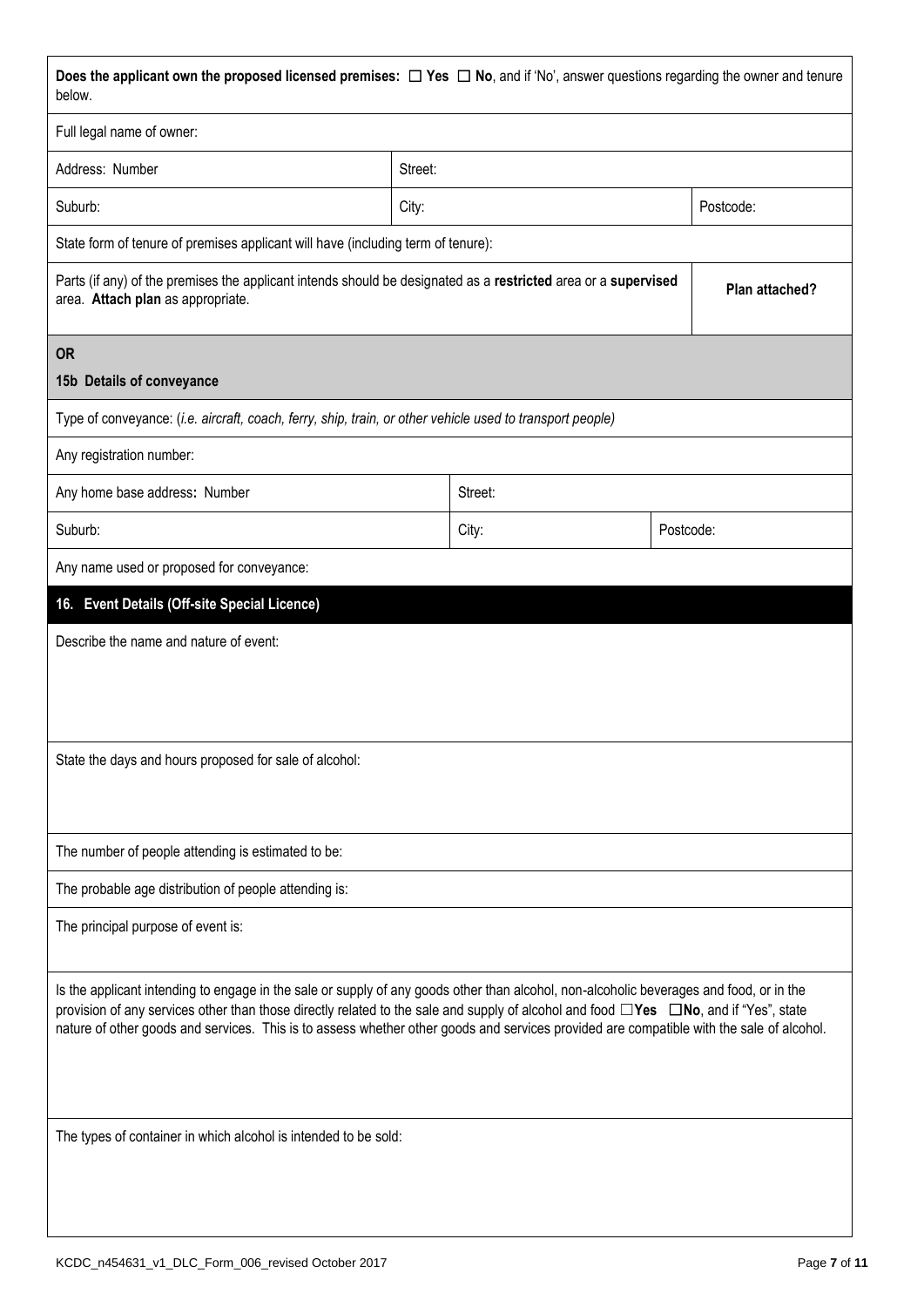| 17. Conditions - (Off-site Special Licence)                                                                                                        | Doc attached? Number. |
|----------------------------------------------------------------------------------------------------------------------------------------------------|-----------------------|
| Write answer below or attach relevant documents that demonstrate compliance.<br>$\bullet$                                                          |                       |
| When including attachments please number the hard copies, and put the<br>$\bullet$<br>document number in the right hand column.                    |                       |
| Describe experience and training of applicant:                                                                                                     | #                     |
|                                                                                                                                                    |                       |
|                                                                                                                                                    |                       |
|                                                                                                                                                    |                       |
| Describe any other systems (including training systems), and staff in place (or to be in<br>place) for compliance with the Act:                    | #                     |
|                                                                                                                                                    |                       |
| Describe the steps proposed to be taken to prevent the sale and supply of alcohol to<br>prohibited people:                                         | $\#$                  |
|                                                                                                                                                    |                       |
|                                                                                                                                                    |                       |
| How many Duty Managers will be working at the function/event?<br>How many other staff?                                                             | #                     |
|                                                                                                                                                    |                       |
|                                                                                                                                                    |                       |
| Describe any other steps the applicant proposes to promote the responsible consumption<br>of alcohol (for instance host responsibility practices): |                       |
|                                                                                                                                                    | #                     |
|                                                                                                                                                    |                       |
|                                                                                                                                                    |                       |
|                                                                                                                                                    |                       |
| Describe any music (live band, DJ, stereo) or potential noise source:                                                                              | $\#$                  |
|                                                                                                                                                    |                       |
|                                                                                                                                                    |                       |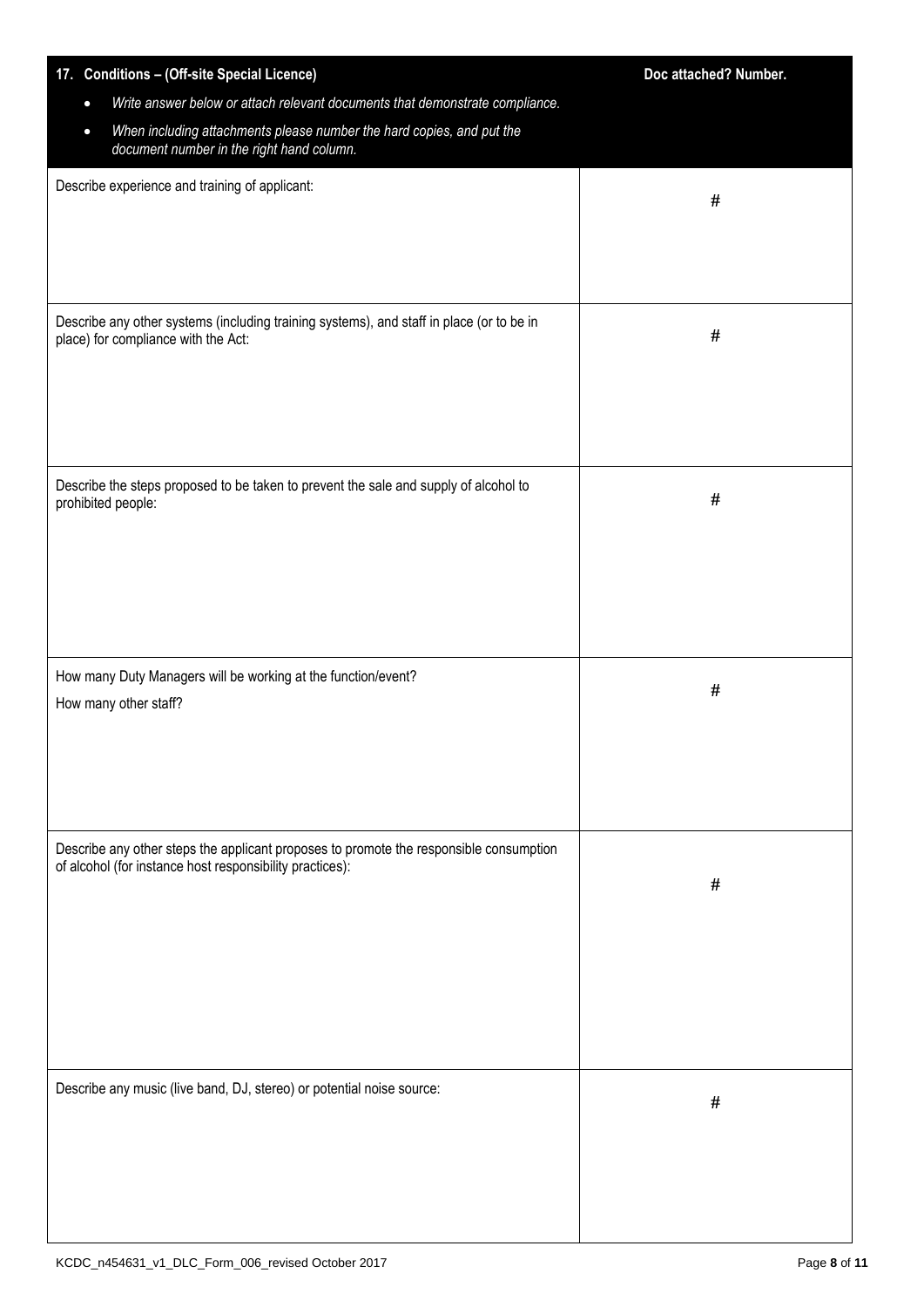| Describe any actions that you intend to take to ensure the good order and amenity of the<br>locality would not be likely to be reduced, by more than a minimal extent, by granting the<br>licence. This includes issues such as noise (including amplified music, people in outdoor<br>areas or arriving or leaving premises), the effects on sensitive users within locality such<br>as pre-schools, schools and medical centres, and the levels of nuisance and vandalism.                                                                                                                                                                                                                                                                                                                                                                                                                                                                                                                                                                                                            |                     | #                     |
|-----------------------------------------------------------------------------------------------------------------------------------------------------------------------------------------------------------------------------------------------------------------------------------------------------------------------------------------------------------------------------------------------------------------------------------------------------------------------------------------------------------------------------------------------------------------------------------------------------------------------------------------------------------------------------------------------------------------------------------------------------------------------------------------------------------------------------------------------------------------------------------------------------------------------------------------------------------------------------------------------------------------------------------------------------------------------------------------|---------------------|-----------------------|
| 18. Attachments (Off-site Special Licence)                                                                                                                                                                                                                                                                                                                                                                                                                                                                                                                                                                                                                                                                                                                                                                                                                                                                                                                                                                                                                                              |                     | Doc attached? Number. |
| When including attachments please number the hard copies, and put the<br>$\bullet$<br>document number in the right hand column.                                                                                                                                                                                                                                                                                                                                                                                                                                                                                                                                                                                                                                                                                                                                                                                                                                                                                                                                                         |                     |                       |
| Please attach site map or floor plan of the licensed area. Please indicate whether the<br>licensed area is to be undesignated, supervised or restricted and show the principal<br>entrance.                                                                                                                                                                                                                                                                                                                                                                                                                                                                                                                                                                                                                                                                                                                                                                                                                                                                                             |                     | #                     |
| 19. Signature of Applicant (this must be signed by applicant not their agent)                                                                                                                                                                                                                                                                                                                                                                                                                                                                                                                                                                                                                                                                                                                                                                                                                                                                                                                                                                                                           |                     |                       |
| If you are applying electronically, your digital signature is the legal equivalent of your manual signature on this application. By<br>selecting this method you consent that the information provided in this application is true and correct.                                                                                                                                                                                                                                                                                                                                                                                                                                                                                                                                                                                                                                                                                                                                                                                                                                         |                     |                       |
| Name:                                                                                                                                                                                                                                                                                                                                                                                                                                                                                                                                                                                                                                                                                                                                                                                                                                                                                                                                                                                                                                                                                   | Position/Job title: |                       |
| Signature:                                                                                                                                                                                                                                                                                                                                                                                                                                                                                                                                                                                                                                                                                                                                                                                                                                                                                                                                                                                                                                                                              | Date:               |                       |
| <b>Privacy Statement</b>                                                                                                                                                                                                                                                                                                                                                                                                                                                                                                                                                                                                                                                                                                                                                                                                                                                                                                                                                                                                                                                                |                     |                       |
| Information contained in your application and any supporting information will be held by Kapiti Coast District Council<br>to enable your application to be processed under the Sale and Supply of Alcohol Act 2012. This information will be<br>made available to the public on request. The information will be provided to the Kapiti Coast District Licensing<br>Committee, the NZ Police, the Medical Officer of Health and Council's Licensing Inspectors. This information may<br>form part of a public hearing of your application before the Kapiti Coast District Licensing Committee and may be<br>used in the Committee's decision for your application. Decisions will be made publically available.<br>Council is required to keep a statutory register of all applications and the District Licensing Committee's decisions on<br>them. Council is required to report statistics about applications to the Alcohol Regulatory and Licensing Authority.<br>Any member of the public may request access to this information under the Local Government Official Information |                     |                       |

**and Meetings Act 1987. This information may also be used under the Privacy Act 1993. You have the right to see and** 

**correct personal information that Council holds about you.**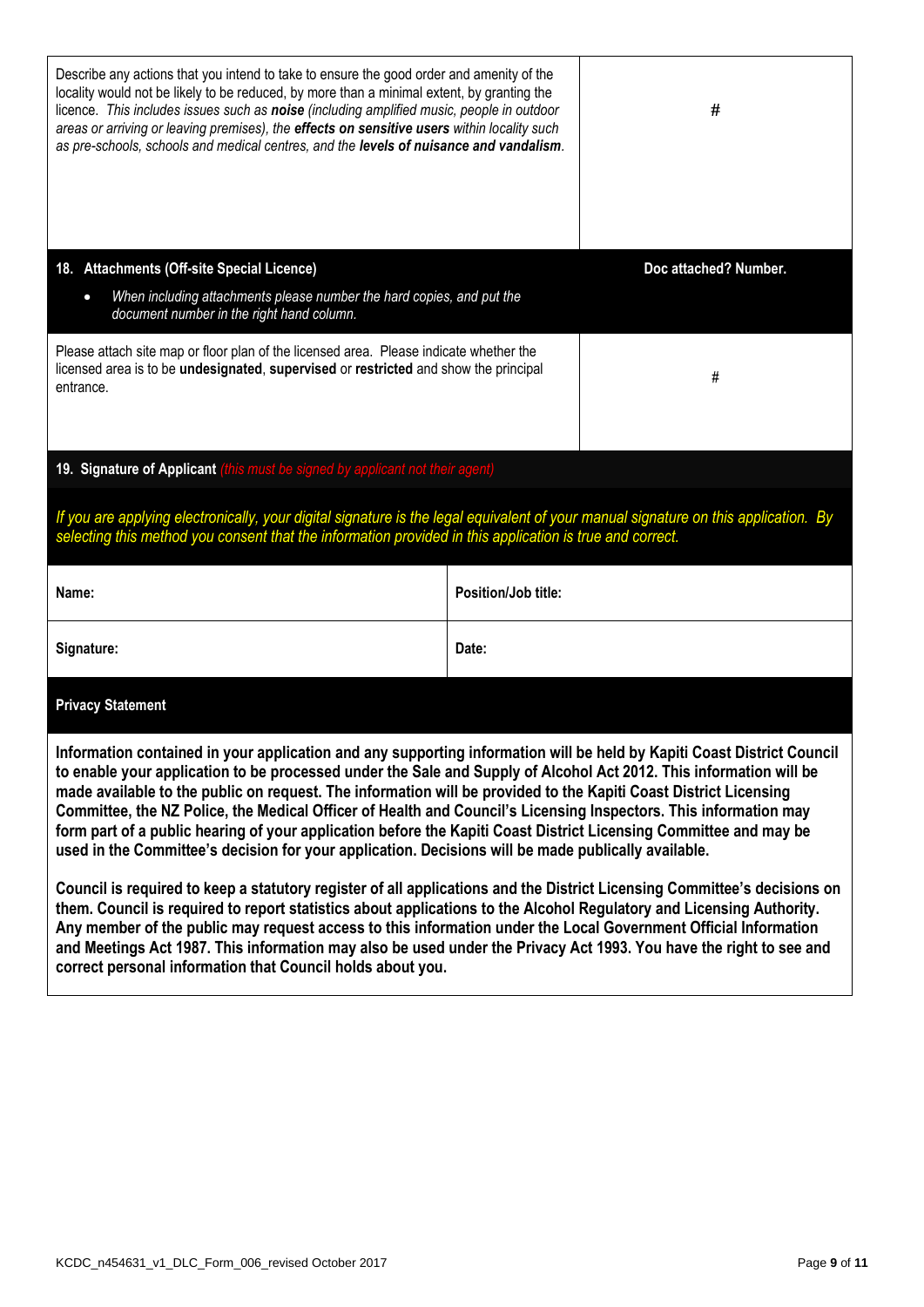#### **Notes**

- 1 This form must be accompanied by the prescribed fee. Go t[o http://kapiticoast.govt.nz/services/A---Z-Council-Services-and-](http://kapiticoast.govt.nz/services/A---Z-Council-Services-and-Facilities/Fees-and-Charges/liquor-licensing-fees/)[Facilities/Fees-and-Charges/liquor-licensing-fees/](http://kapiticoast.govt.nz/services/A---Z-Council-Services-and-Facilities/Fees-and-Charges/liquor-licensing-fees/) for more information.
- 2 Payment of the fee can be made online using the following instructions:

| Name                  | Kapiti Coast District Council |
|-----------------------|-------------------------------|
| <b>Bank</b>           | Westpac                       |
| <b>Branch</b>         | Paraparaumu                   |
| <b>Account Number</b> | 03-0732-0306101-00            |
| Reference:            | Alcohol $-$ your name         |

3 If required to do so by the Secretary of the District Licensing Committee, the applicant must, within 10 working days after filing this application with the committee, ensure that notice of this application in Form 8 is attached in a conspicuous place on or adjacent to the site to which this application relates.